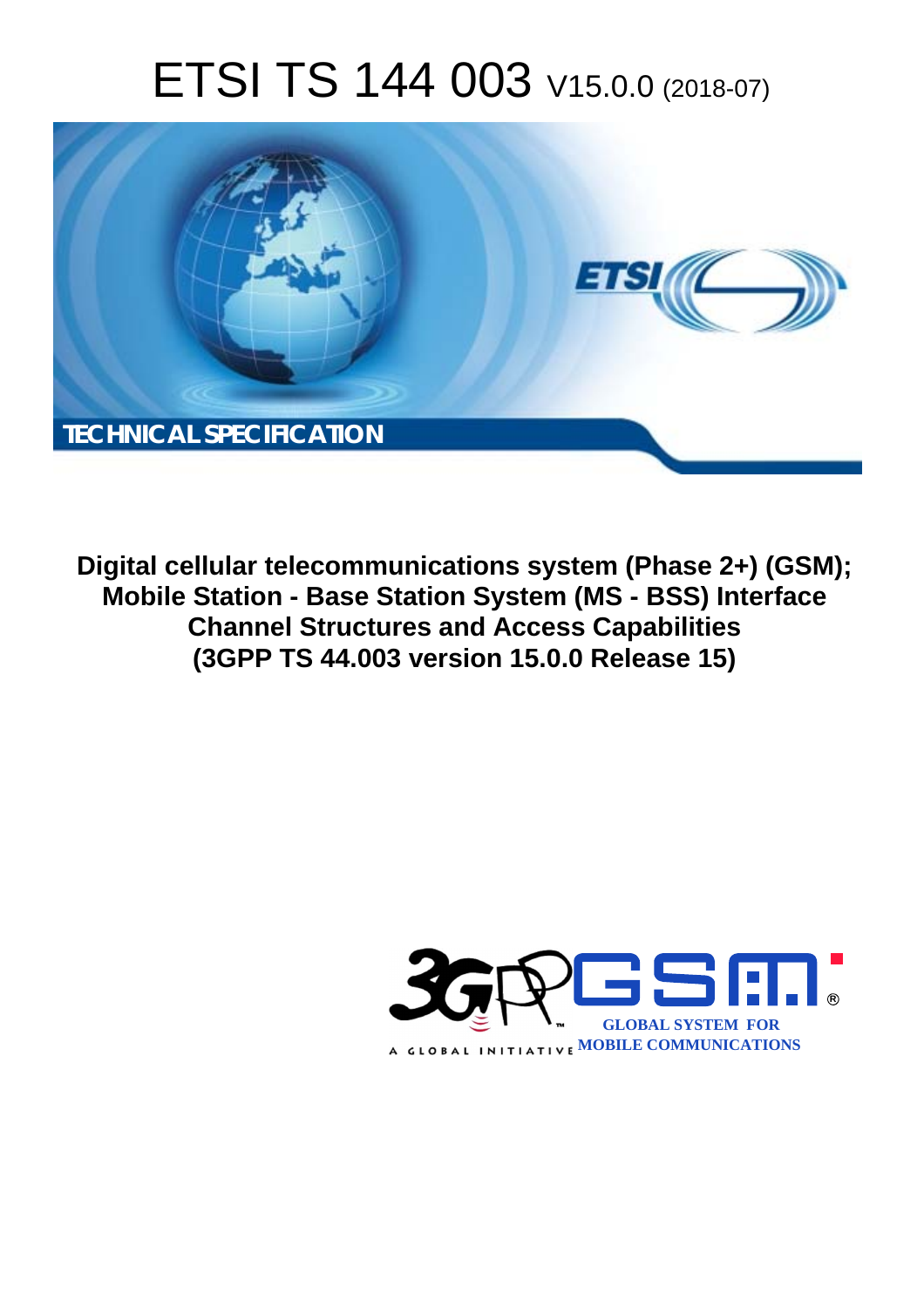Reference RTS/TSGR-0644003vf00

> Keywords GSM

#### *ETSI*

#### 650 Route des Lucioles F-06921 Sophia Antipolis Cedex - FRANCE

Tel.: +33 4 92 94 42 00 Fax: +33 4 93 65 47 16

Siret N° 348 623 562 00017 - NAF 742 C Association à but non lucratif enregistrée à la Sous-Préfecture de Grasse (06) N° 7803/88

#### *Important notice*

The present document can be downloaded from: <http://www.etsi.org/standards-search>

The present document may be made available in electronic versions and/or in print. The content of any electronic and/or print versions of the present document shall not be modified without the prior written authorization of ETSI. In case of any existing or perceived difference in contents between such versions and/or in print, the only prevailing document is the print of the Portable Document Format (PDF) version kept on a specific network drive within ETSI Secretariat.

Users of the present document should be aware that the document may be subject to revision or change of status. Information on the current status of this and other ETSI documents is available at <https://portal.etsi.org/TB/ETSIDeliverableStatus.aspx>

If you find errors in the present document, please send your comment to one of the following services: <https://portal.etsi.org/People/CommiteeSupportStaff.aspx>

#### *Copyright Notification*

No part may be reproduced or utilized in any form or by any means, electronic or mechanical, including photocopying and microfilm except as authorized by written permission of ETSI. The content of the PDF version shall not be modified without the written authorization of ETSI. The copyright and the foregoing restriction extend to reproduction in all media.

> © ETSI 2018. All rights reserved.

**DECT**TM, **PLUGTESTS**TM, **UMTS**TM and the ETSI logo are trademarks of ETSI registered for the benefit of its Members. **3GPP**TM and **LTE**TM are trademarks of ETSI registered for the benefit of its Members and of the 3GPP Organizational Partners. **oneM2M** logo is protected for the benefit of its Members.

**GSM**® and the GSM logo are trademarks registered and owned by the GSM Association.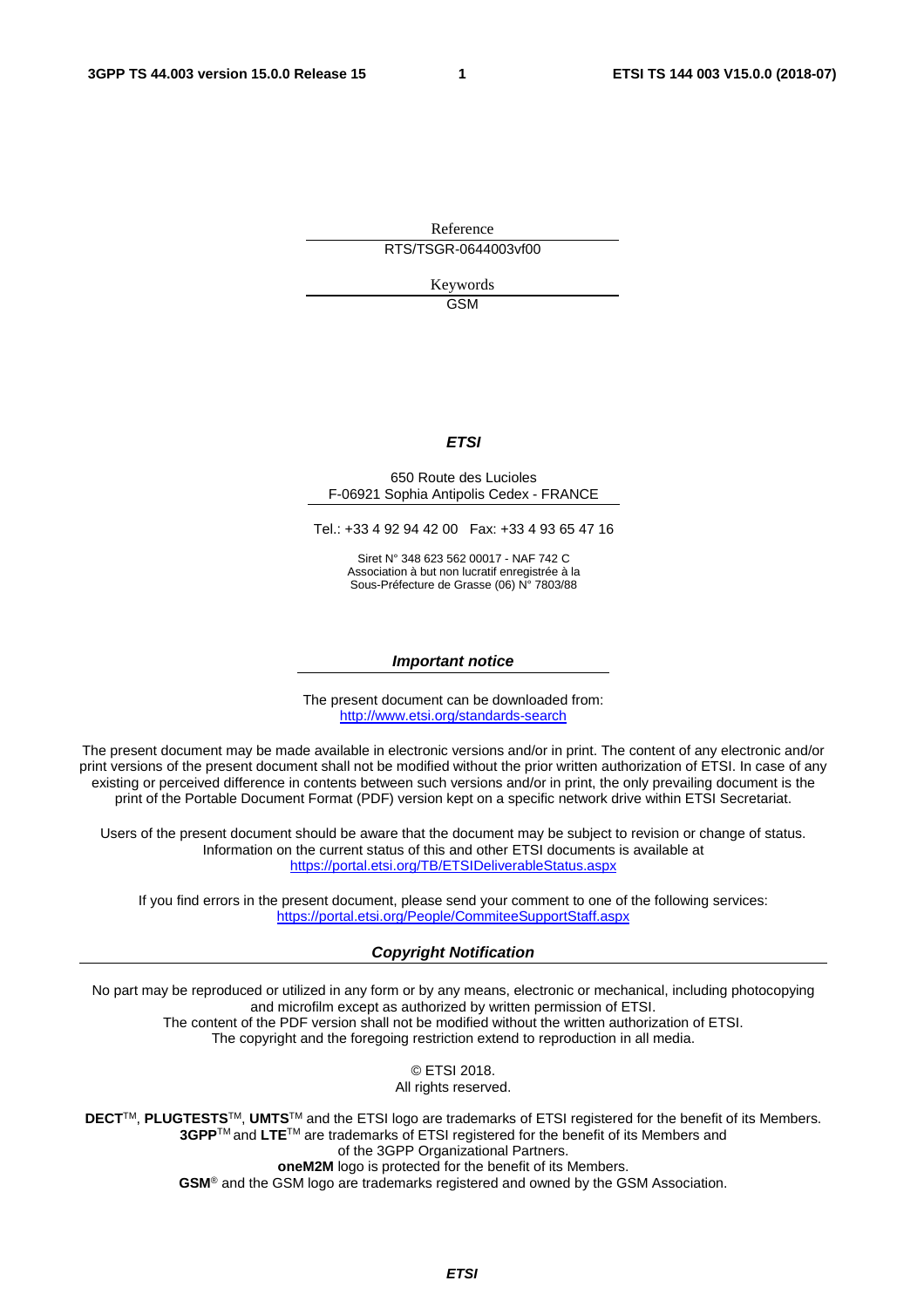### Intellectual Property Rights

#### Essential patents

IPRs essential or potentially essential to normative deliverables may have been declared to ETSI. The information pertaining to these essential IPRs, if any, is publicly available for **ETSI members and non-members**, and can be found in ETSI SR 000 314: *"Intellectual Property Rights (IPRs); Essential, or potentially Essential, IPRs notified to ETSI in respect of ETSI standards"*, which is available from the ETSI Secretariat. Latest updates are available on the ETSI Web server ([https://ipr.etsi.org/\)](https://ipr.etsi.org/).

Pursuant to the ETSI IPR Policy, no investigation, including IPR searches, has been carried out by ETSI. No guarantee can be given as to the existence of other IPRs not referenced in ETSI SR 000 314 (or the updates on the ETSI Web server) which are, or may be, or may become, essential to the present document.

#### **Trademarks**

The present document may include trademarks and/or tradenames which are asserted and/or registered by their owners. ETSI claims no ownership of these except for any which are indicated as being the property of ETSI, and conveys no right to use or reproduce any trademark and/or tradename. Mention of those trademarks in the present document does not constitute an endorsement by ETSI of products, services or organizations associated with those trademarks.

### Foreword

This Technical Specification (TS) has been produced by ETSI 3rd Generation Partnership Project (3GPP).

The present document may refer to technical specifications or reports using their 3GPP identities, UMTS identities or GSM identities. These should be interpreted as being references to the corresponding ETSI deliverables.

The cross reference between GSM, UMTS, 3GPP and ETSI identities can be found under [http://webapp.etsi.org/key/queryform.asp.](http://webapp.etsi.org/key/queryform.asp)

### Modal verbs terminology

In the present document "**shall**", "**shall not**", "**should**", "**should not**", "**may**", "**need not**", "**will**", "**will not**", "**can**" and "**cannot**" are to be interpreted as described in clause 3.2 of the [ETSI Drafting Rules](https://portal.etsi.org/Services/editHelp!/Howtostart/ETSIDraftingRules.aspx) (Verbal forms for the expression of provisions).

"**must**" and "**must not**" are **NOT** allowed in ETSI deliverables except when used in direct citation.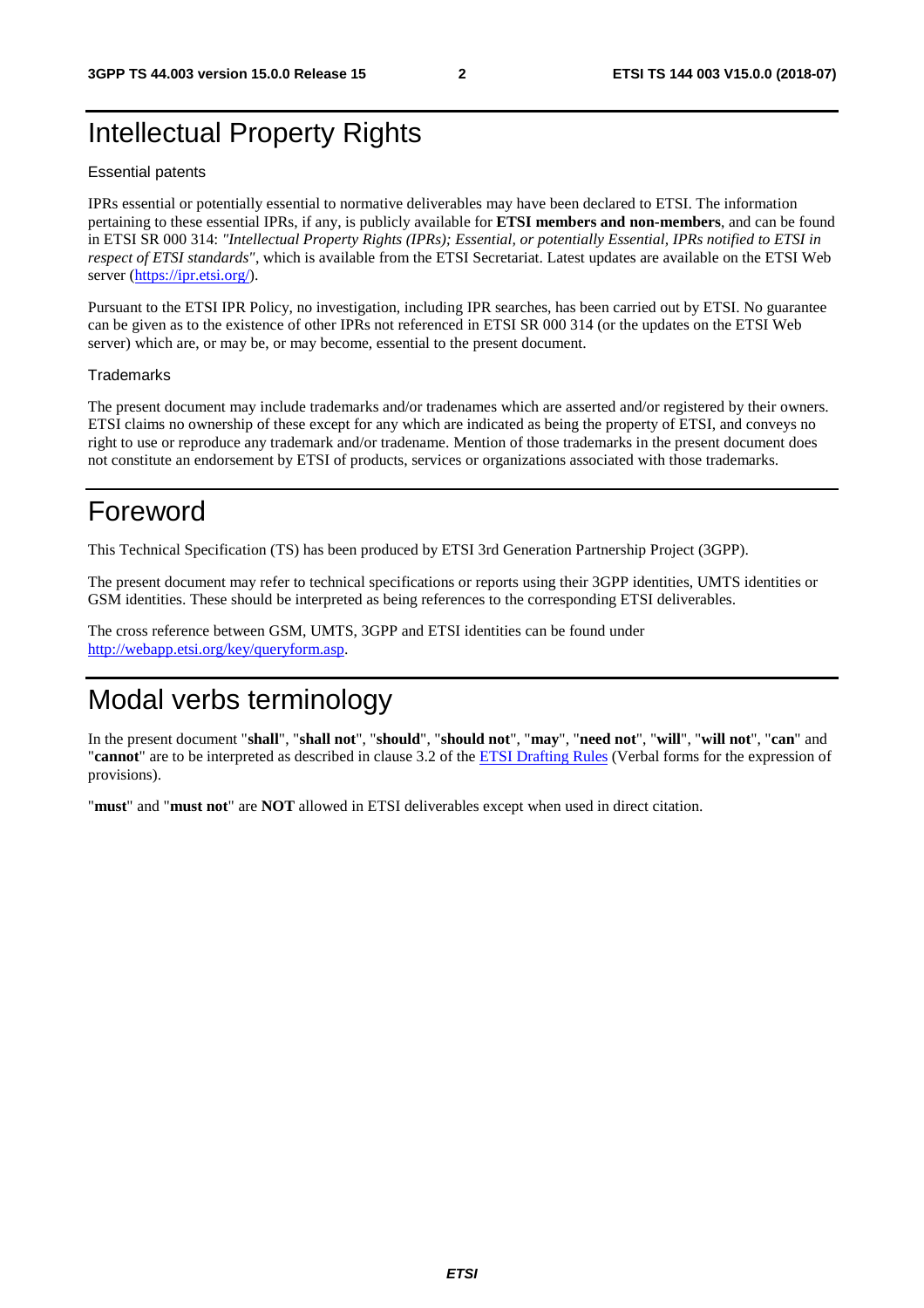## Contents

| 1                                   |                               |  |  |  |  |  |
|-------------------------------------|-------------------------------|--|--|--|--|--|
| 2                                   |                               |  |  |  |  |  |
| 3                                   |                               |  |  |  |  |  |
| $\overline{4}$                      |                               |  |  |  |  |  |
| 5<br>5.1<br>5.2<br>5.3              |                               |  |  |  |  |  |
| 6                                   |                               |  |  |  |  |  |
| 7<br>7.1<br>7.1.1<br>7.1.2<br>7.1.3 |                               |  |  |  |  |  |
| 8                                   |                               |  |  |  |  |  |
| 9<br>9.1                            |                               |  |  |  |  |  |
|                                     | <b>Annex A (informative):</b> |  |  |  |  |  |
|                                     |                               |  |  |  |  |  |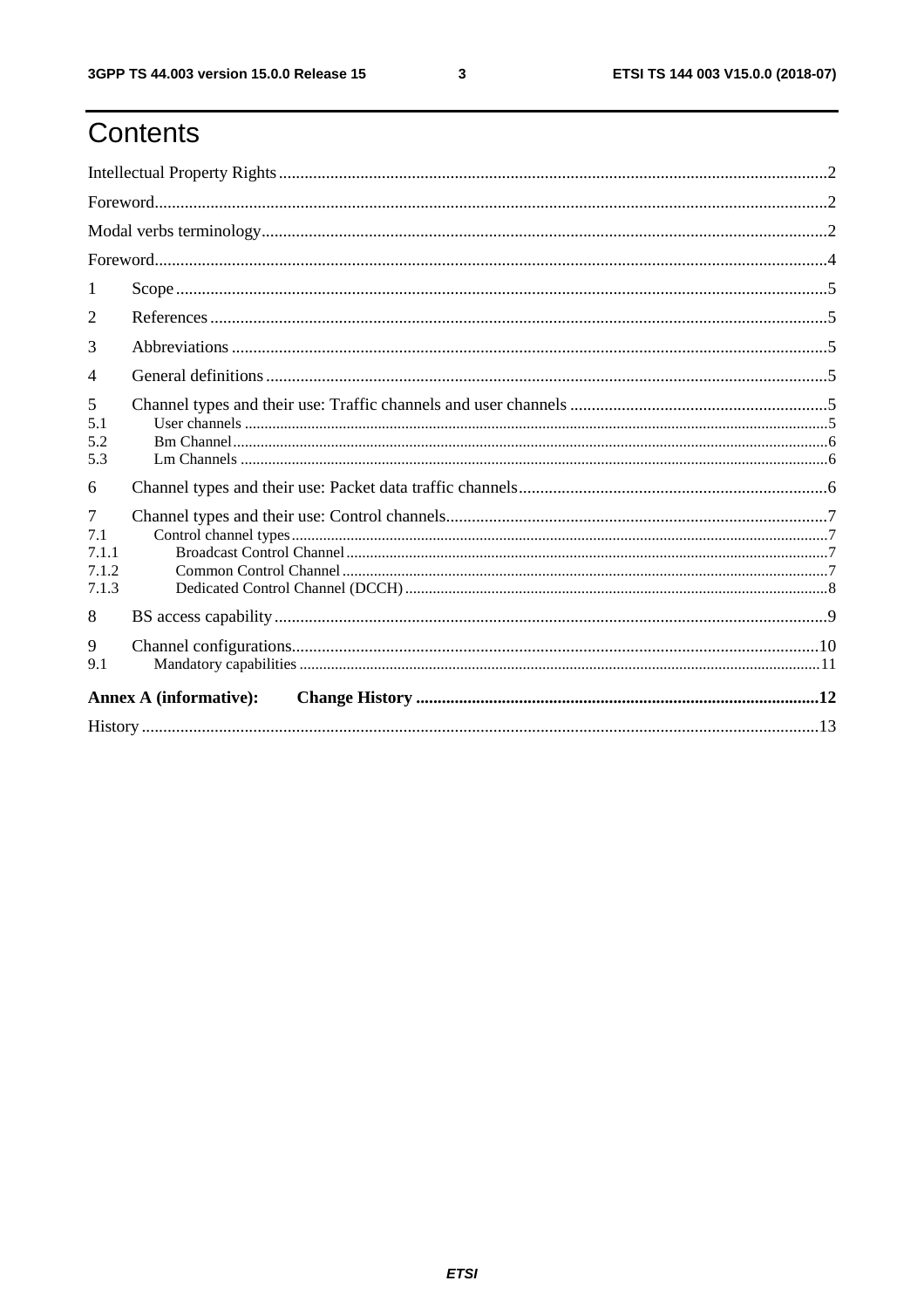## Foreword

This Technical Specification has been produced by the 3rd Generation Partnership Project (3GPP).

The contents of the present document are subject to continuing work within the TSG and may change following formal TSG approval. Should the TSG modify the contents of the present document, it will be re-released by the TSG with an identifying change of release date and an increase in version number as follows:

Version x.y.z

where:

- x the first digit:
	- 1 presented to TSG for information;
	- 2 presented to TSG for approval;
	- 3 or greater indicates TSG approved document under change control.
- y the second digit is incremented for all changes of substance, i.e. technical enhancements, corrections, updates, etc.
- z the third digit is incremented when editorial only changes have been incorporated in the document.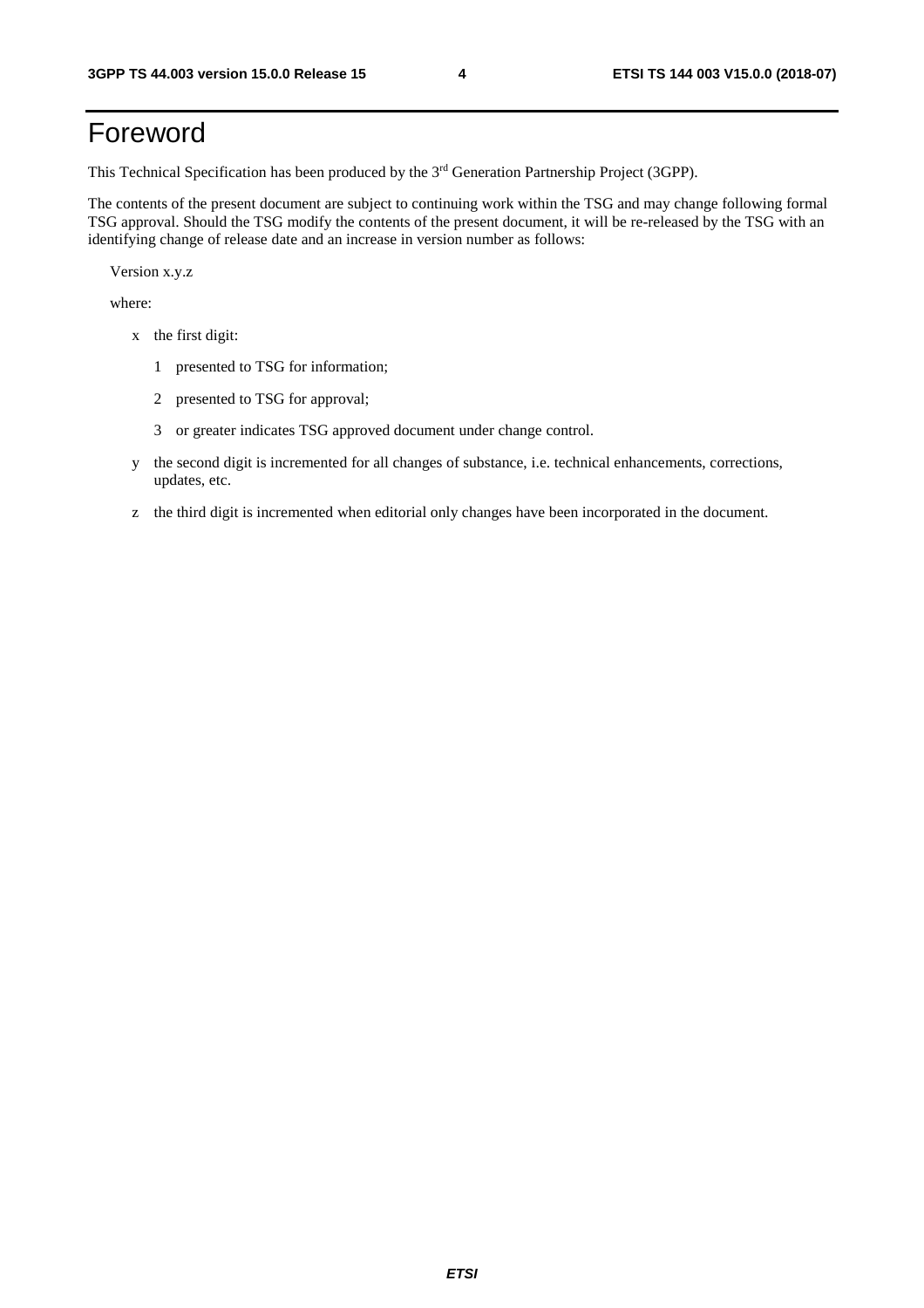### 1 Scope

The present document defines limited sets of channel types, access capabilities and channel configurations at reference point Um (radio interface).

## 2 References

The following documents contain provisions which, through reference in this text, constitute provisions of the present document.

- References are either specific (identified by date of publication, edition number, version number, etc.) or non-specific.
- For a specific reference, subsequent revisions do not apply.
- For a non-specific reference, the latest version applies. In the case of a reference to a 3GPP document (including a GSM document), a non-specific reference implicitly refers to the latest version of that document *in the same Release as the present document*.
- [1] 3GPP TR 21.905: "Vocabulary for 3GPP Specifications".
- [2] 3GPP TS 22.060: "General Packet Radio Service (GPRS); Service description; Stage 1".
- [3] 3GPP TS 44.060: "General Packet Radio Service (GPRS); Mobile Station (MS) Base Station System (BSS) interface; Radio Link Control/Medium Access Control (RLC/MAC) protocol".
- [4] 3GPP TS 45.002: "Multiplexing and Multiple Access on the Radio Path".

### 3 Abbreviations

For the purposes of the present document, the abbreviations given in 3GPP TR 21.905 apply.

### 4 General definitions

A channel represents a specified portion of the information-carrying capacity of an interface.

Channels are classified by channel types, which have common characteristics. Channel types appearing on the radio interface are specified in clauses 3 and 4.

At a given time, the complete interface between a Base Station and the set of Mobile Stations in relation corresponds to some interface structure. The interface structure may change in time. The number of possible different such interface structures can be large. The BS access capability is a description of all the possible interface structures of the considered BS. BS access capabilities are specified in sub-clause 8.

At a given moment, the channel configuration of a Mobile Station is the interface structure this Mobile Station actually uses to transmit information to or receive information from the Base Station. The channel configuration may change in time. A limited number of channel configurations are identified, and are specified in sub-clause 9.

A Mobile Station access capability is the description of the set of its possible channel configurations. MS access capabilities are specified in sub-clause 8.

### 5 Channel types and their use: Traffic channels and user channels

### 5.1 User channels

User channels are intended to carry a wide variety of user information streams. A distinguishing characteristic is that user channels do not carry signalling information for Connection Management (CM), Mobility Management (MM) or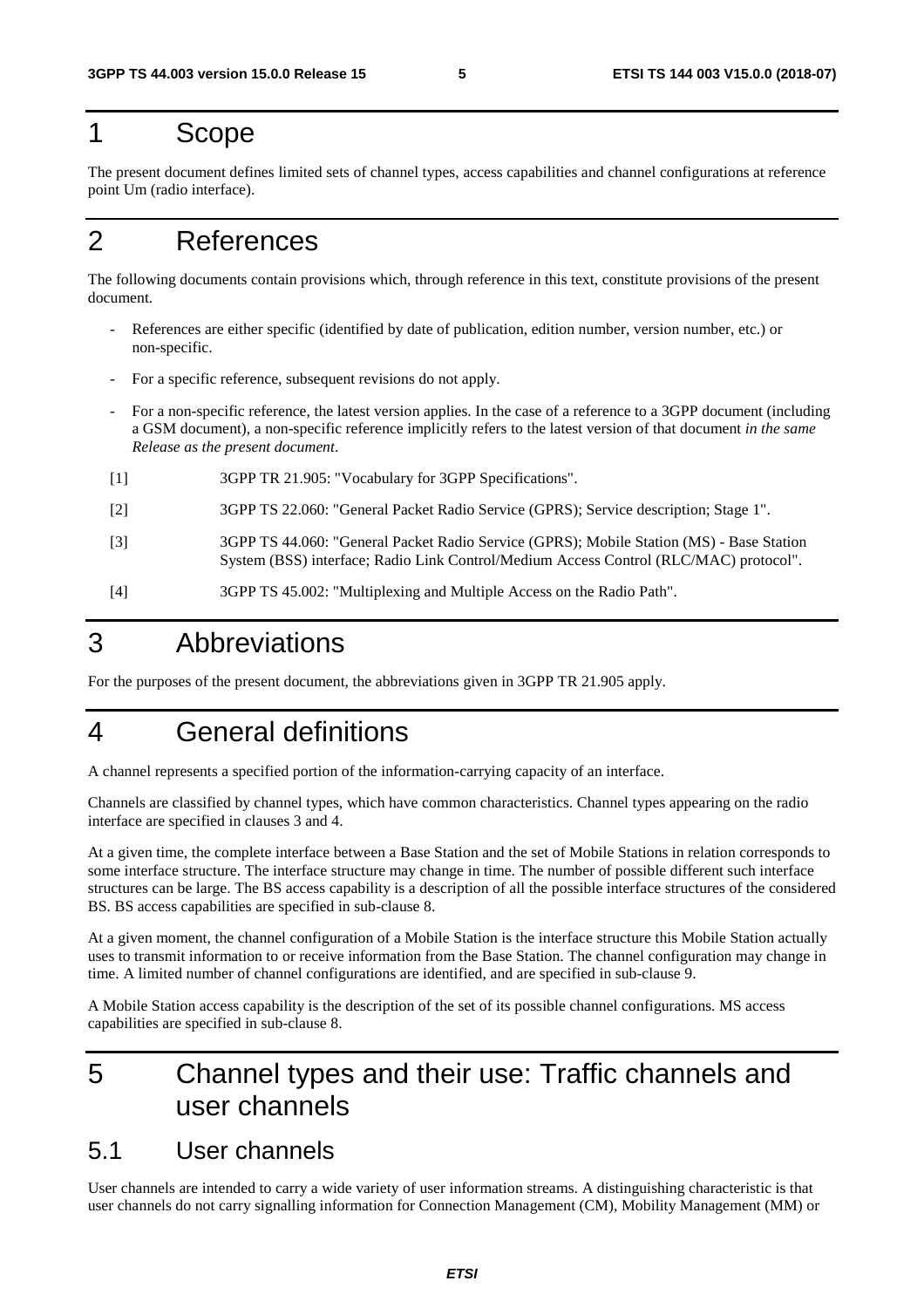Radio Resource (RR) management. This signalling information is carried over other types of channels, namely the control channels.

User channels may be used to provide access to the PLMN and the networks it permits access to.

Different types of user channels are distinguished by their rates.

### 5.2 Bm Channel

A Bm channel is a bi-directional or uni-directional user channel able to carry:

- a 13 kbit/s rate bit stream with an error structure and a transmission delay compatible with some grade of service, intended to carry voice encoded according to Technical Specifications in 3GPP TS 06-series; or
- a bit stream at a rate of 14,5 kbit/s, 12 kbit/s, 6 kbit/s or 3,6 kbit/s, with an error structure and a transmission delay adapted to a wider range of services, including data transmission; or other kinds of bit stream adapted to a wider range of services (for further study).

User information streams are carried on the Bm channel on a dedicated, alternate (within one call or as separate calls), or simultaneous basis, consistent with the Bm channel carrying capability. The following are samples of user information streams:

- i) voice encoded at 13 kbit/s according to Technical Specifications in 3GPP TS 06-series; and
- ii) data information corresponding to circuit switching user classes of services at bit rates compatible with the channel capability.

A Bi-directional Bm Channel uses the radio resources referred to as TCH/F. Bi-directional downlink Bm Channel uses the radio resources referred to as TCH/FD. The Uni-directional Bm Channel is only defined in downlink direction. Traffic channels (TCH) are fixed physical gross rate channels, accompanied with timing (see 3GPP TS 45.002).

### 5.3 Lm Channels

A Lm channel is a user channel with a carrying capability lower than a Bm channel.

A Lm channel is a user channel able to carry:

- some bit stream to be defined with an error structure and a transmission delay compatible with some grade of service, intended to carry voice encoded according to a method to be defined;
- a bit stream at a rate of 6 kbit/s or 3,6 kbit/s, with an error structure and a transmission delay adapted to a wider range of services, including data transmission; or
- other kinds of bit stream adapted to a wider range of services (for further study).

User information streams are carried on a Lm channel on a dedicated, alternate (within one call or as separate calls), or simultaneous basis, consistent with the TCH/H channel carrying capability. The following are samples of user information streams:

- i) voice encoded at some rate according to a method to be specified in the future; and
- ii) data information corresponding to circuit switching user classes of services at bit rates compatible with the channel capability.

A Lm Channel uses the radio resources referred to as TCH/H. Traffic channels (TCH) are fixed physical gross rate channels, accompanied with timing (see 3GPP TS 45.002).

### 6 Channel types and their use: Packet data traffic channels

Packet data traffic channels are used to carry a wide variety of information streams, including user information and signalling information for, e.g. Session Management (SM) and Mobility Management (MM) in packet mode. A distinguishing characteristic is that a packet data traffic channel allows a plurality of information streams, associated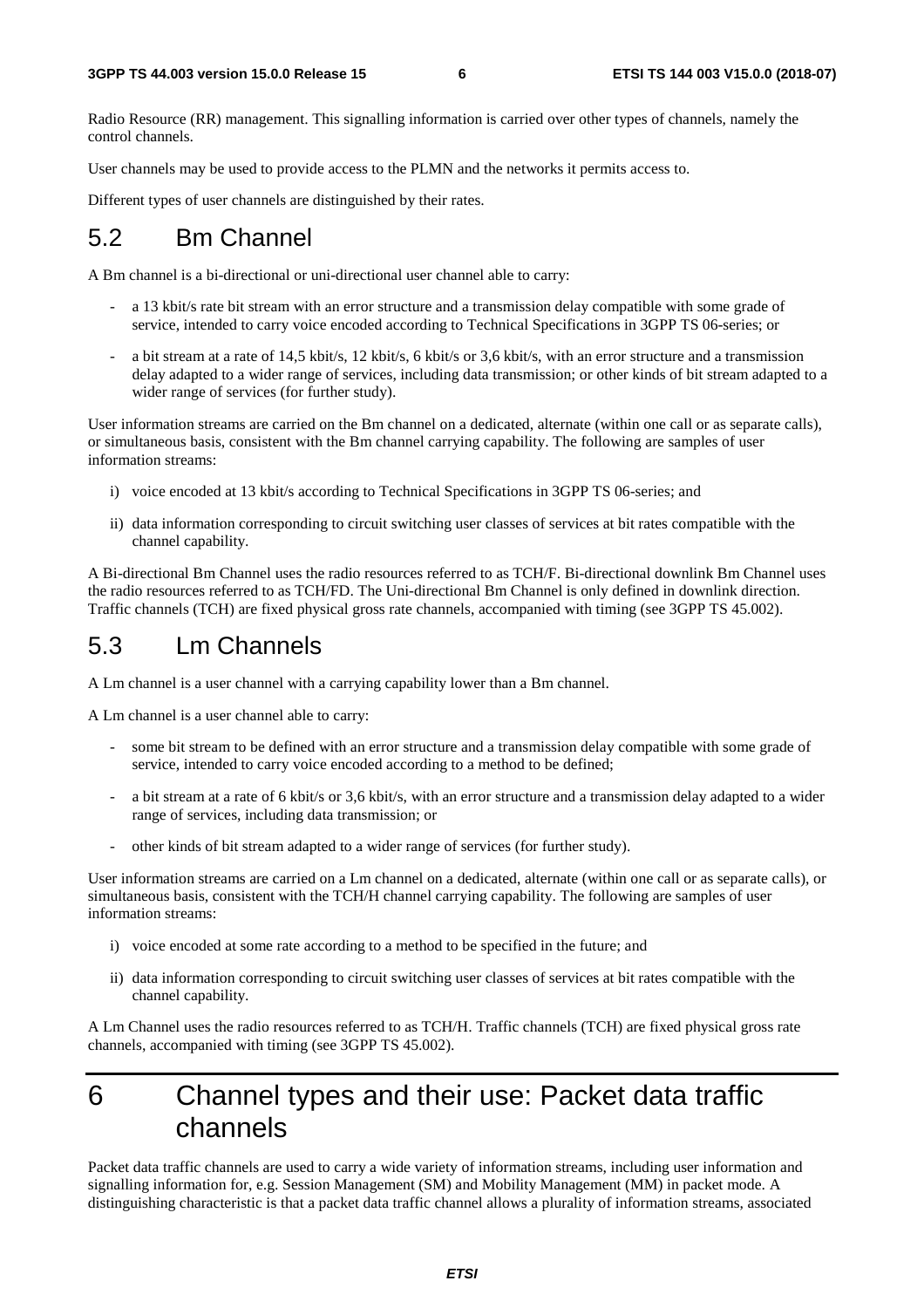with different users, to be multiplexed in a pre-emptive and dynamic fashion. Signalling functions between the MS and the BSS are carried out over other types of channels, namely the control channels.

Uni-directional information streams are carried on the packet data traffic channel on an alternate, or simultaneous basis, consistent with the packet data traffic channel carrying capability. The packet data traffic channel uses the radio resources referred to as PDTCH or Extended Coverage PDTCH (EC-PDTCH) (see 3GPP TS 45.002).

## 7 Channel types and their use: Control channels

NOTE: The term "Dm channel" may be used to refer to the controls channels used by a Mobile Station at a given moment, independently of their type. (The term "Dm channel" in conjunction with the packet control channels shall be avoided.)

Control channels are used to provide all active Mobile Stations with a continuous frame oriented means of communication across the MS-BS interface.

A Mobile Station Channel Configuration contains one or more control channels. These control channels may change in time, with the channel configuration. Access management signalling functions are used to insure the continuity when a change in the control channels occurs.

Control channels are classified by control channel types, which have common characteristics. These control channel types are specified in sub-clause 7.1.

The control channels are primarily intended to carry signalling information for Connection Management (CM), Mobility Management (MM) and Radio Resource (RR) management.

In addition to signalling information control channels may also be used to carry other data, including those relating to Short Message Services (SMS).

### 7.1 Control channel types

#### 7.1.1 Broadcast Control Channel

A broadcast control channel is a point-to-multipoint uni-directional control channel, from the fixed sub-system to the Mobile Stations. Broadcast control channels are physically sub-divided into the Broadcast Control CHannel (BCCH) , Packet Broadcast Control CHannel (PBCCH), Compact Packet Broadcast cControl CHannel (CPBCCH), and Extended Coverage Broadcast Control CHannel (EC-BCCH).

BCCH, PBCCH, CPBCCH and EC-BCCH are intended to broadcast a variety of information to MSs, including information necessary for MS to register in the system (e.g. synchronization data).

BCCH, PBCCH, CPBCCH and EC-BCCH use a protocol specified in Technical Specifications in 3GPP TS 44-Series.

### 7.1.2 Common Control Channel

A common control channel is a point-to-multipoint bi-directional control channel. Common control channels are physically sub-divided into the Common Control CHannel (CCCH), the Packet Common Control CHannel (PCCCH), the Compact Packet Common Control CHannel (CPCCCH), and the Extended Coverage Common Control Channel (EC-CCCH)

CCCH, PCCCH, CPCCCH and EC-CCCH are primarily intended to carry signalling information necessary for access management functions (e.g., allocation of dedicated channels or radio resource on a packet data traffic channel). The CCCH can be used for other signalling purposes.

CCCH, PCCCH, CPCCCH and EC-CCCH use a layered protocol according to Technical Specifications in 3GPP TS 44-Series. In particular the multipoint to point management is achieved through random access techniques.

The following terms may be used when the context requires it:

- The RACH (Random Access CHannel) is the uplink (MS to network) part of the CCCH.
- The PRACH (Packet Random Access CHannel) is the uplink part of the PCCCH.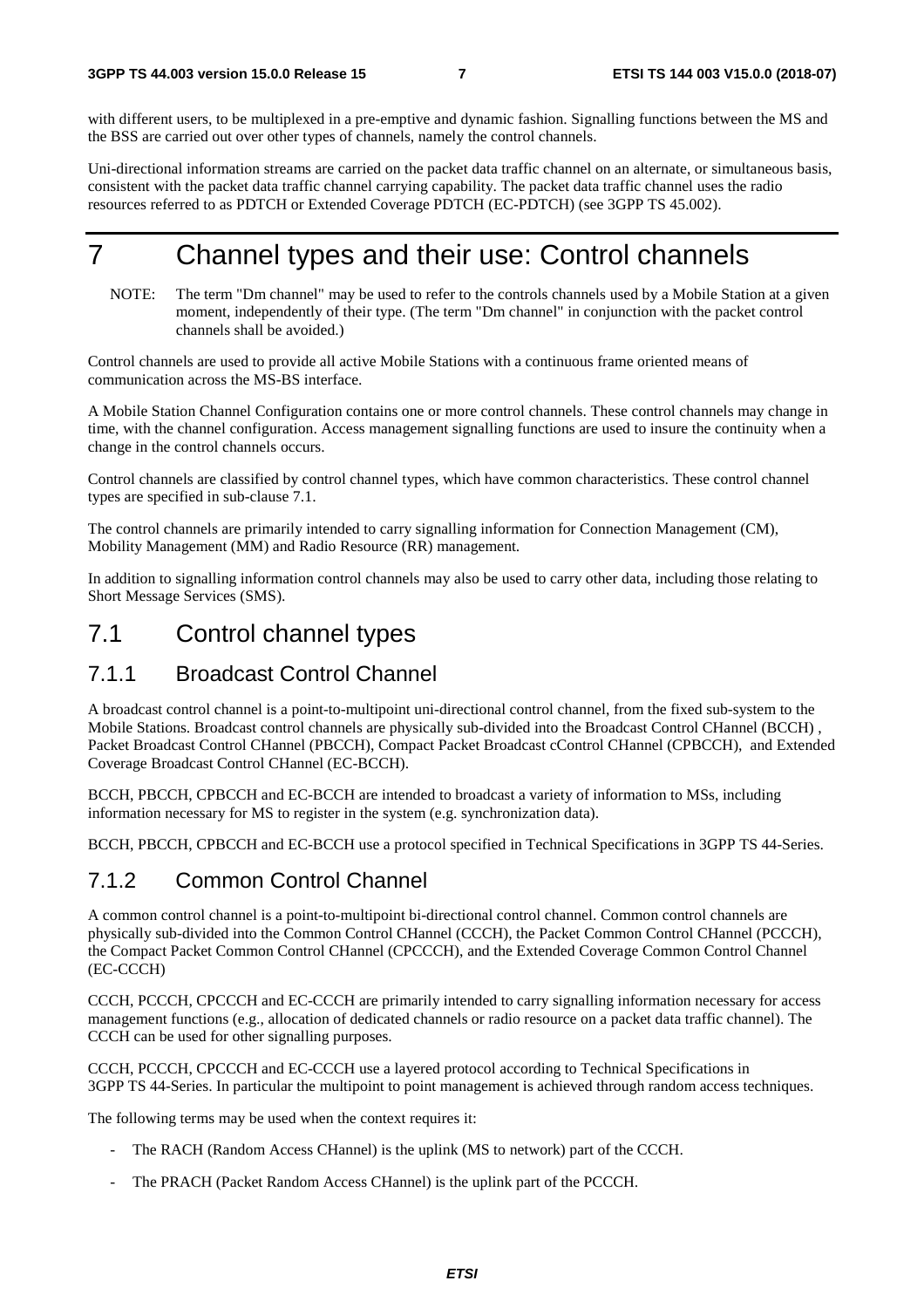- The CPRACH (Compact Packet Random Access CHannel) is the uplink part of the CPCCCH.
- The EC-RACH (Extended Coverage Random Access CHannel) is the uplink part of the EC-CCCH.
- The AGCH (Access Grant CHannel) is the part of the downlink (network to MS) part of the CCCH reserved for assignment messages.
- The PAGCH (Packet Access Grant CHannel) is the part of the downlink part of the PCCCH used for assignment messages.
- The CPAGCH (Compact Packet Access Grant CHannel) is the part of the downlink part of the CPCCCH used for assignment messages.
- The EC-AGCH (Extended Coverage Access Grant CHannel) is the downlink part of the EC-CCCH used for assignment messages.
- The NCH (Notification CHannel) is the part of the downlink part of the CCCH reserved for voice group and/or voice broadcast calls notification messages.
- PCH (Paging CHannel) is the remaining part of the downlink part of the CCCH.
- PPCH (Packet Paging CHannel) is the remaining part of the downlink part of the PCCCH.
- CPPCH (Compact Packet Paging CHannel) is the remaining part of the downlink part of the CPCCCH.
- EC-PCH (Extended Coverage Paging CHannel) is the downlink part of the EC-CCCH used for paging messages.

### 7.1.3 Dedicated Control Channel (DCCH)

A Dedicated Control CHannel (DCCH) is a point-to-point bi-directional or uni-directional control channel.

DCCHs exist with a variety of bit rates.

DCCHs are further classified as follows according to some technical particularities:

A SDCCH (Stand-alone DCCH) is a bi-directional DCCH whose allocation is not linked to the allocation of a TCH. The bit rate of a SDCCH is 598/765 kbit/s.

A FACCH (Fast Associated DCCH) is a bi-directional DCCH obtained by pre-emptive dynamic multiplexing on respectively a TCH/F or a TCH/H channel. The allocation of a FACCH is obviously linked to the allocation of a TCH. The bit rate of a FACCH is 9 200 bit/s or 4 600 bit/s.

A SACCH (Slow Associated DCCH) is either a bi-directional or uni-directional DCCH of rate 115/300 kbit/s or a bidirectional DCCH of rate 299/765 kbit/s. An independent SACCH is always allocated together with a TCH or a SDCCH. The co-allocated TCH and SACCH shall be either both bi-directional or both uni-directional.

NOTE 1: A Multislot Configuration (described in sub-clause 9) is an example of a case where uni-directional SACCHs may be used.

The terms Bm, or Bm + ACCHs can be used to refer to a Bm channel together with the corresponding FACCH and the co-allocated SACCH when the context avoids any ambiguities. Similar remarks apply to the terms Lm, Lm + ACCHs,  $Lm + Lm$ ,  $Lm + Lm + ACCHs$ . The term SDCCH can be used to refer specifically to a SDCCH together with the coallocated SACCH when the contexts avoids any ambiguities.

NOTE 2: TCH/F is sometimes used to designate Bm associated with its control channel (FACCH and SACCH). TCH/H is sometime used to designate Lm associated with its control channel (FACCH and SACCH).

A PACCH (Packet Associated Control CHannel) is a bi-directional DCCH obtained by pre-emptive dynamic multiplexing on a PDTCH.

An EC-PACCH (Extended Coverage Packet Associated Control CHannel) is a bi-directional DCCH obtained by multiplexing on an EC-PDTCH.

A PTCCH (Packet Timing Control CHannel) is a bi-directional DCCH carrying synchronization data for a group of up to 16 MSs in packet transfer state (see 3GPP TS 44.060).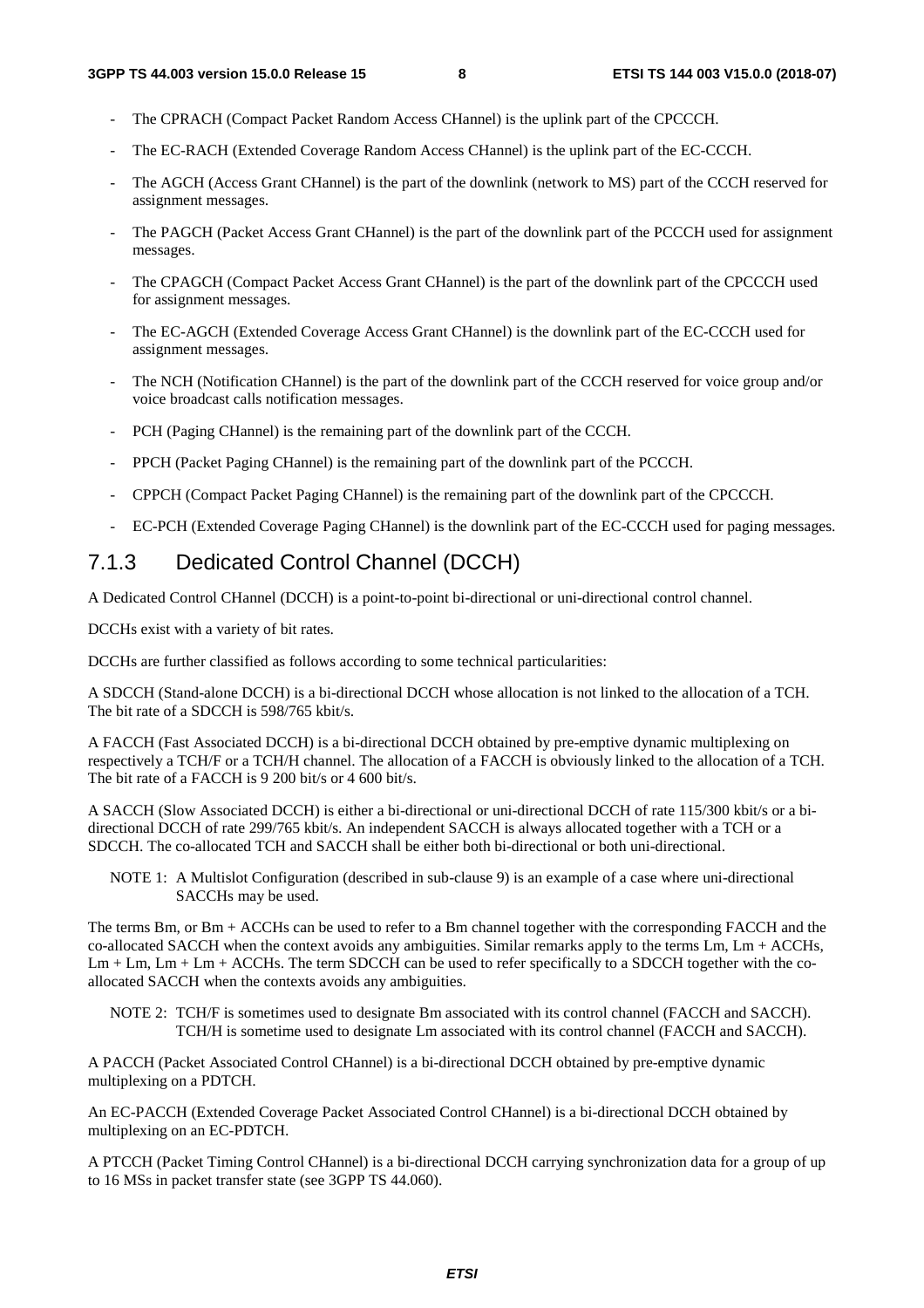The DCCHs use a layered protocol according to Technical Specifications in 3GPP TS 04- and 05-series.

## 8 BS access capability

The BS access capability is composed of:

one BCCH;

one CCCH physically related to the BCCH;

{{0 to 3 additional CCCHs; and a global resource.

OR:

BCCH, CCCH plus 4 SDCCHs and a global resource.}}

The global resource can be used to accommodate:

- i)  $n1 (Bm + FACTH + SACCH);$
- ii)  $2n2$  (Lm + FACCH + SACCH);
- iii) 8n3 (SDCCH of rate 598/765 kbit/s + SACCH);
- iv)  $n4$  (Bm + SACCH);
- v)  $n5 (PBCCH + PCCCH + PDTCH + PACCH + PTCCH);$

vi)  $n6 (PCCCH + PDTCH + PACCH + PTCCH);$ 

- vii)  $n7$  (PBCCH + PCCCH); and
- viii)  $n8$  (PDTCH + PACCH + PTCCH);

with the constraints:  $n5 = 0$  or 1;

- $n5 > 0$  implies that  $n7 = 0$ ;
- $n7 > 0$  implies that  $n5 = 0$  and  $n6 = 0$ ; and
- $n1 + n2 + n3 + n4 + n5 + n6 + n7 + n8$  lower than some value characterizing the BS access capability.

The exact use of the global resource may vary in time.

For Compact, the BS access capability is composed of:

#### CPBCCH;

CPCCCH physically related to the CPBCCH;

{{and a global resource.}}

The global resource can be used to accommodate:

i)  $n9 (PDTCH + PACCH + PTCCH);$ 

n9 lower than some value characterizing the BS access capability.

The exact use of the global resources may vary in time.

For EC-EGPRS capable BS, the BS access capability is composed of:

one BCCH and one EC-BCCH;

CCCH physically related to the BCCH;

EC-CCCH physically related to the EC-BCCH;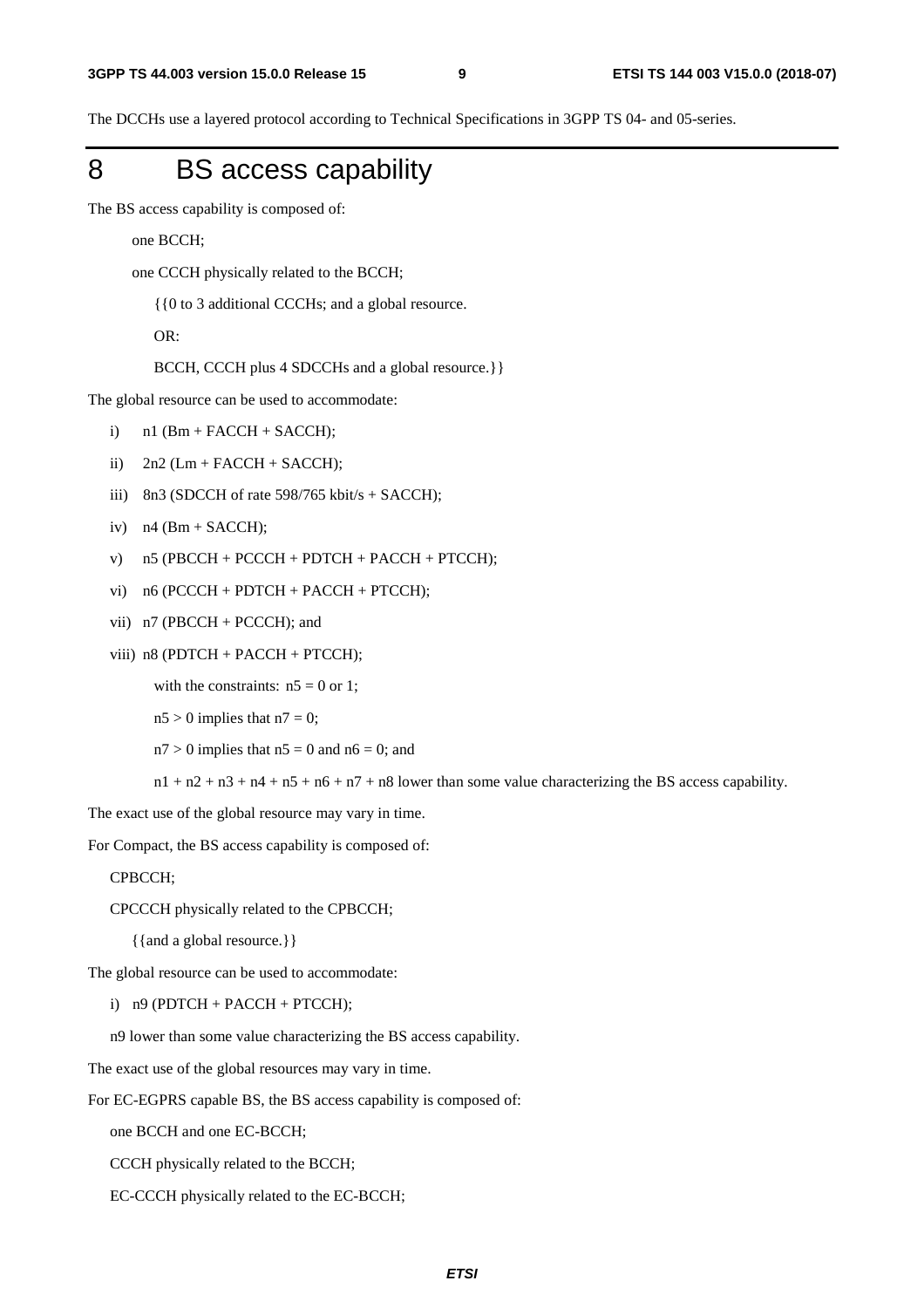{{0 to 3 additional CCCHs and/or EC-CCCHs; and a global resource.}}

The global resource can be used to accommodate:

- i)  $n10$  (EC-PDTCH + EC-PACCH);
- n10 lower than some value characterizing the BS access capability.

The exact use of the global resources may vary in time.

### 9 Channel configurations

At a given moment, a Mobile Station accesses only a limited number of channels appearing on its radio interface. Different compositions for the accessed channels set are identified, and specified below.

Different channel configurations are:

- i) BCCH;
- ii) CCCH;
- iii) CCCH + BCCH;
- iv) SDCCH + SACCH;
- $v)$  Bm + FACCH + SACCH;
- vi) Lm + FACCH + SACCH;
- vii)  $Lm + Lm + FACCH + SACCH$ ;
- viii)  $(n + m)$  Bm + FACCH +  $(n + m)$  SACCH;

where n is the number of bi-directional channels and m is the number of uni-directional channels  $(n = 1..8, m)$  $= 0..7$ ,  $n + m = 1..i$ ;

- ix) PCCCH + PBCCH;
- $x)$  (  $n + m$  ) PDTCH + PACCH + PTCCH

 where n is the number of channel allowing information streams in both directions and m is the number of channels allowing information streams in one direction ( $n = 0.08$ ,  $m = 0.08$ ,  $n + m = 1.08$ ).

- xi) CPBCCH;
- xii) CPCCCH;
- xiii) CPCCCH + CPBCCH
- xiv) EC-BCCH;
- xv) EC-CCCH;
- xvi) EC-CCCH + EC-BCCH

Configurations i), xi) and xiv)are normally used only in the phase when the physical connection is not set (i.e. just after switch-on, or after a too long interruption of the physical connection due to poor propagation conditions).

Configurations ii) or iii) are used by active but idle MS or MS in packet wait state (see GSM 44.060).

Configurations iv) is used in phases when only a dedicated control channel is needed.

Configurations v) to viii) are used in particular when a circuit-switched communication is in progress.

Configuration viii) is a Multislot Configuration. Possible combinations of bi- and uni-directional channels are defined in 3GPP TS 45.002.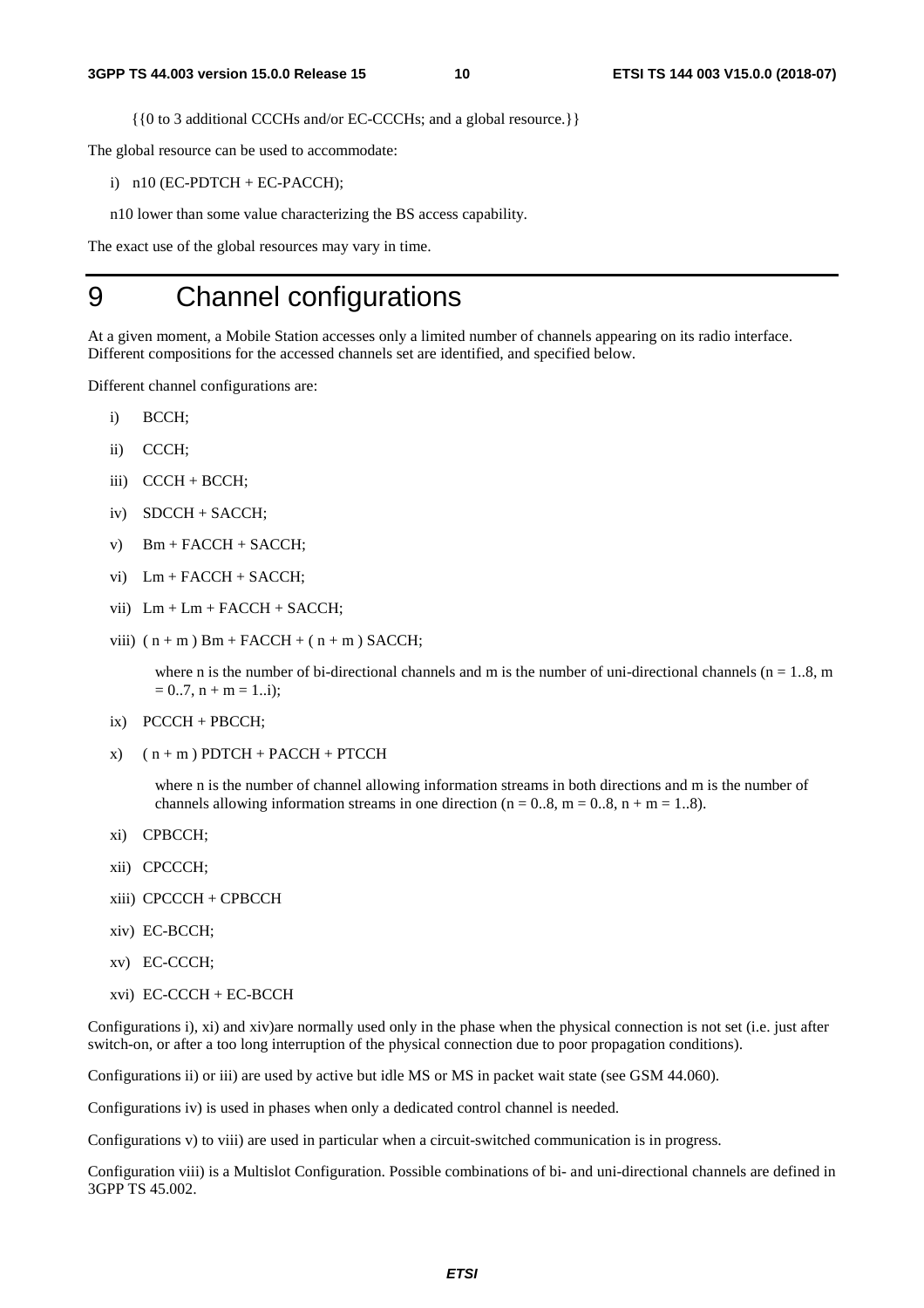Configurations ix), xii), and xiii) are used by MS in packet wait state.

Configuration x) is a Multislot Configuration on packet data traffic channels. Possible combinations of bi- and unidirectional channels are defined in 3GPP TS 45.002.

In addition, a MS of GPRS MS class A (see 3GPP TS 22.060) may combine one of the configurations i) to viii) (to support GSM circuit switched services and SMS) with one of the configurations ii), iii), ix), or x) (to support GSM GPRS services).

Configurations xiv) or xv) are used by active but idle EC-EGPRS MS or an EC-EGPRS MS in packet wait state.

### 9.1 Mandatory capabilities

The following access capabilities are mandatory for all MSs.

- All MSs supporting circuit-switched services shall support SDCCH.
- If a given service is supported by an MS on a TCH/H, this MS shall support this service on a TCH/F (but not necessarily vice versa).
- An MS supporting a service on TCH/F shall support the signalling only mode on TCH/F as well as the signalling modes associated with the TCH/F.
- An MS supporting a service on TCH/H shall support the signalling only mode on TCH/F as well as the signalling modes associated with the TCH/H.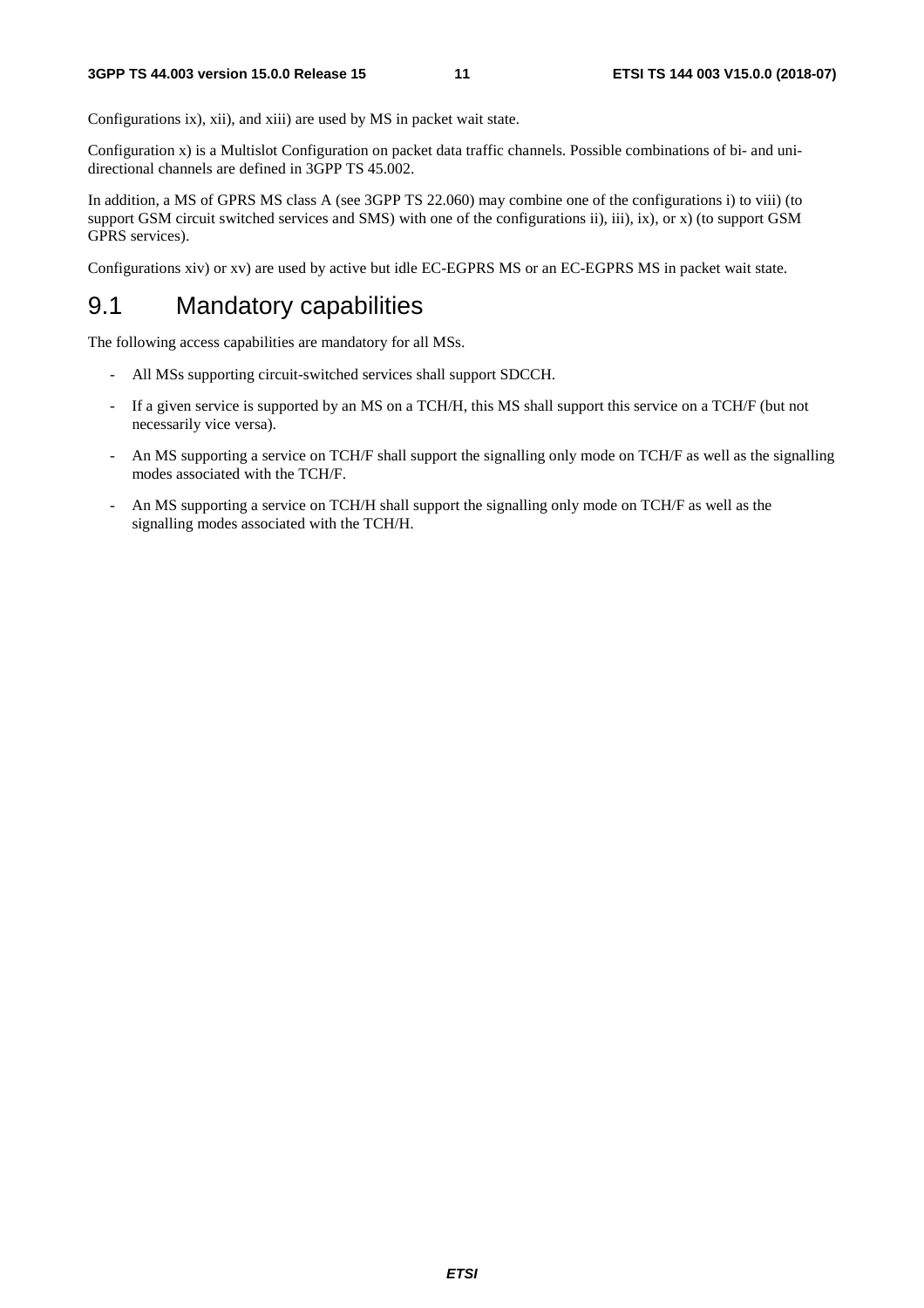## Annex A (informative): Change History

| TSG #         | TSG Doc.  | СR   | Rev | Subject/Comment                            | <b>New</b> |
|---------------|-----------|------|-----|--------------------------------------------|------------|
| December 2015 |           |      |     | Release 13 version based on version 12.0.0 | 13.0.0     |
| GP-68         | GP-151170 | 0009 |     | Introduction of EC-EGPRS                   | 13.0.0     |

| <b>Change history</b> |                 |                     |  |  |  |                                       |        |
|-----------------------|-----------------|---------------------|--|--|--|---------------------------------------|--------|
| <b>Date</b>           | <b>TSG RAN#</b> | <b>TSG Doc. ICR</b> |  |  |  | <b>IRev Cat Subiect/Comment</b>       | l New  |
| 2017-03               | 75              |                     |  |  |  | Release 14 version (frozen at TSG-75) | 14.0.0 |
| 2018-06               | 80              |                     |  |  |  | Release 15 version (frozen at TSG-80) | 15.0.0 |